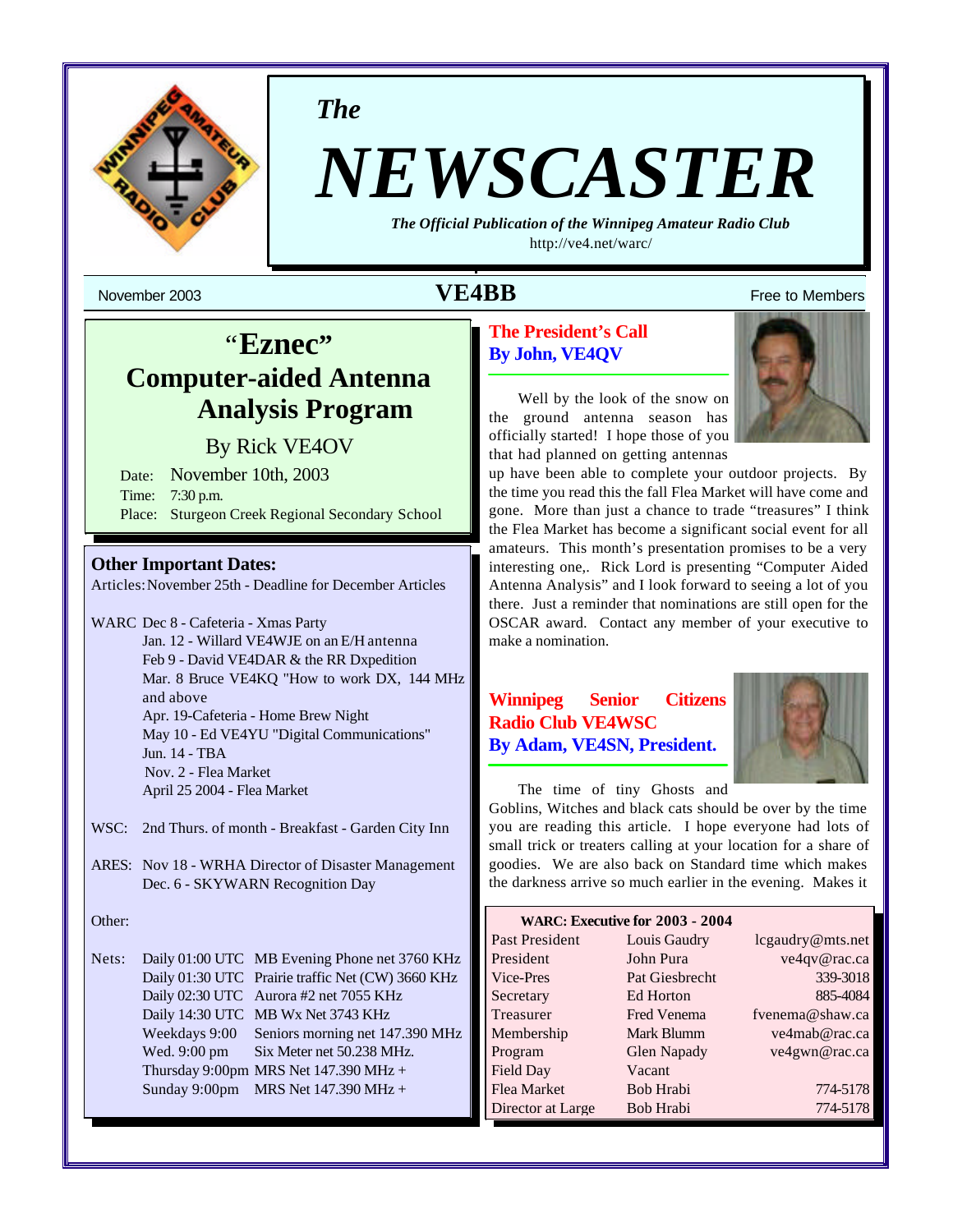tougher for all you hams out there in the workforce to get any meaningful antenna work done after supper. Oh well, there's always next Spring!!

The Basic Amateur Radio Course at WSCRC is into its final stages with only about a month to go before exam time. Hopefully by Christmas time, we will have several more brand new hams joining our ranks and enjoying the world's greatest hobby! And although the CW question is still undecided, I understand that a small number of folks have expressed a desire and have even made a commitment to learn Morse code regardless whether or not it will still be a requirement to get onto HF. My hat's off to these energetic and aspiring hams!

Our October breakfast session on the ninth was attended by 22 persons and as luck would have it, yours truly was the lucky recipient of the free breakfast draw. The next breakfast gathering will be on November 13 at the same place, Canad Inn Garden City corner of McPhillips and Jefferson at 9:00 a.m. Make an effort to attend as the food is good and the camaraderie is even better! And there's always the chance that your breakfast will be free!

Plans are in the works for our Club to have a "Games Day" on Thursday, November 20 in our clubrooms. Games would include Cribbage, Bridge, Checkers, Chess or any other social game that anyone might wish to call up. This will be a Pot Luck affair so bring whatever goodies you might fancy to eat and maybe share with others! Be sure to keep this date open and try to attend. Activities will begin at 11:00 a.m.



Finally, I must observe that we are not too far away from the Holiday Season and as such our annual Christmas Party is rapidly approaching. December 9th is the date! Lots of tickets are still available. To get yours, give Gil Frederick VE4AG a call. This event is open to all. There will be great food, good entertainment, draws and prizes as well as great socializing with other hams. See you all there! For now, good hunting, good luck and 73.

## **WPGARES Jeff Dovyak VE4MBQ**

The WPGARES Annual General Meeting was held TUE 21OCT. The 2002-03 Financial Statement and 2003-04 Budget were approved by the membership. The following members were re-elected by acclamation: President Richard Kazuk VE4KAZ, Secretary Dick Maguire VE4HK, and Treasurer Susan Collings VE4SYM. The members approved a motion that will require new member candidates to undergo background checks if the City of Winnipeg implements background checks to access to civic facilities that we might operate from.

Thanks to Don Gerrard VE4DWG and Tim Rhind VE4TJR our web-masters for the past year - they don't get thanked enough. Our public web-site is :

#### <http://www.winnipegares.ca>

Our CANWARN Net Controllers are planning to operate VE4WWO again this year during SKYWARN Recognition Day on SAT 06 DEC. If we get enough ARES volunteers we will operate 24 hours, cutoff for volunteer sign-up is MON 17NOV. The SRD web-site is:<http://hamradio.noaa.gov>

We welcome our newest member Ed Oakes VE4OAK formerly of Brandon ARES.

Our next General Meeting is TUE 18 NOV 1900h at Sir Wm Stephenson Library 765 Keewatin Street. Scheduled guest speaker is WRHA Director of Disaster Management Guy Corriveau. Immediately after the presentation representatives from Hi Tec Security will be on hand to photograph members for their new photo-identification cards.



**Sales & Service of Computers & Software Home repairs offered**

**John, VE4JNF 386 Belvidere Street 885-9278 <http://www.escape.ca/~ve4jnf> ve4jnf@escape.ca**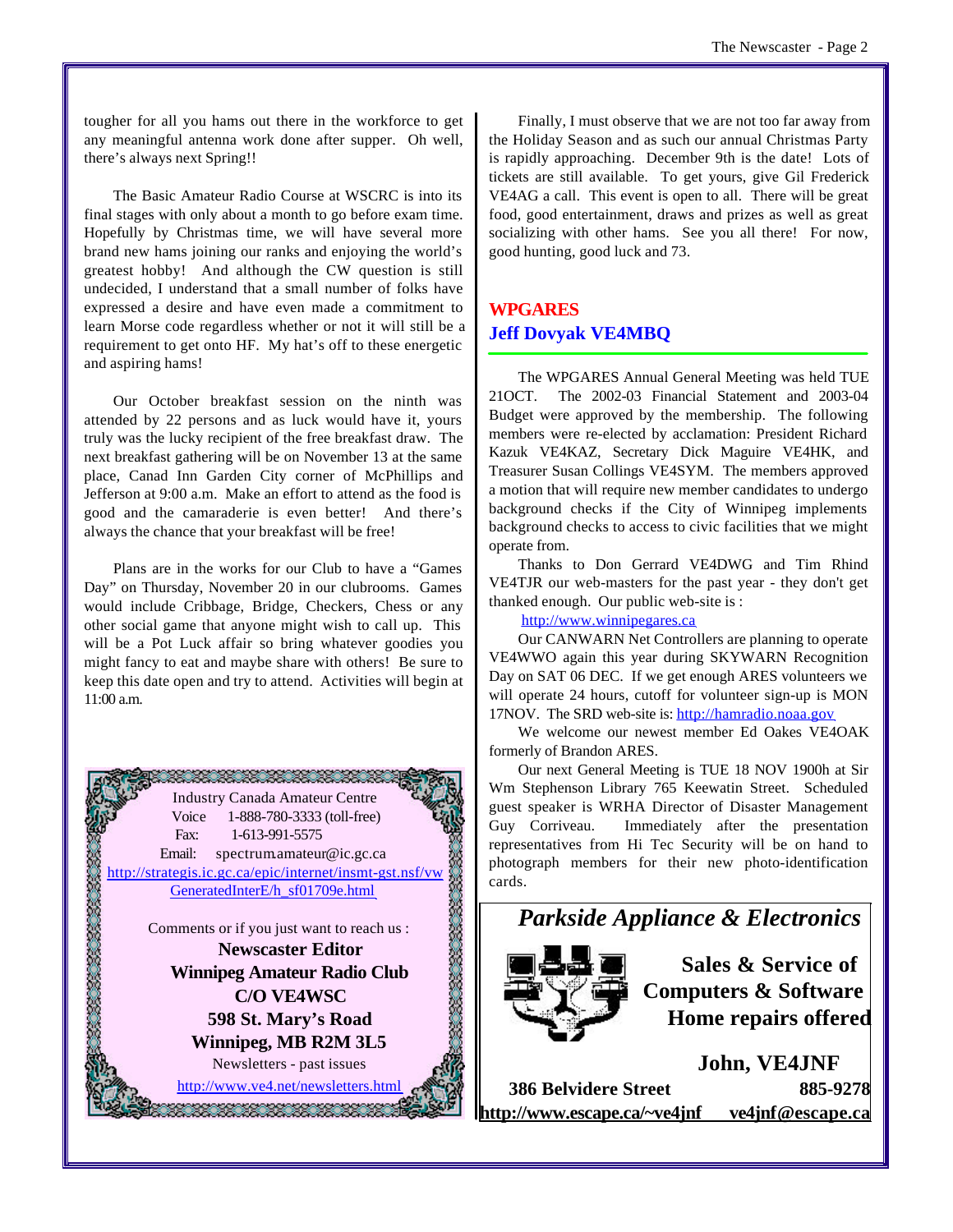## **From the Planning Chair: Glen, VE4GWN**



I would like to thank every one who attended the October meeting.

We had a better turnout then normal, and I'm sure Barrett felt more then welcome. It's unfortunate that I had to ask Barrett to stop, but I believe that everyone who was there learned from this presentation.

I must apologize for not having anything in the last News Caster. I know I wrote an article, but I don't know if I forgot to send it, or if I sent it to the wrong address, anyway it's lost in "cyber-space"! The article was mostly a list of what I have organized the year, so here it is now: (subject to change with no notice) *{ED. Note - I may have received Glen article and lost it Who knows }*

- November 10th has got Rick VE4OV informing us on "Eznec Computer-aided Antenna Analysis Program";
- **Exercher 8th we'll have our always fun Christmas** party;
- January 12th 2004 plan to have Willard VE4WJE; he will be talking about an E/H antenna he has been working on. Anything on antennas should be both interesting and educational;
- February 9th I have invited David VE4DAR to talk to us about his Railroad DXpedition. As I write this, I'm looking forward to this trip;

March 8th Bruce VE4KQ has graciously offered to come out and talk to us again on VHF DXing, this time with **"**How to work DX, 144 MHz and above";

- **E** April 12th should be my favourite meeting, yes HOMEBREW NIGHT!! Get your plans out and start working NOW;
- May 10th will have the always-informative Ed VE4YU covering digital communications. This is the way of the future, maybe it may be what we need to know in order to get the "computer generation" interested in Amateur Radio; and
- June 14th... this is our election (my last meeting as program chair), and since for the past two years everyone seems to enjoy a coffee meeting at the end of the year, this is what I have planed.

Like I always say this list is only a "definite maybe", and is subject to change without notice. One of my presenters gave me a list of 4 programs that he could do, I don't think that it would be fair to him to ask for all 4 in one season, and I think Bruce should be willing to carry on next year ect. Thank you Bruce for the offers, and a big thanks to all who will be doing presentations for WARC.

I hope to see you all at the Flea Market (you will get this after the event), and I hope you all will be at the November meeting. 73, and Good DX.

## **Contest Calendar**

## *November 2003*

| <b>IPA</b> Contest                   | CW          | 0600Z | Nov 1            |
|--------------------------------------|-------------|-------|------------------|
|                                      | and         | 1400Z | Nov <sub>1</sub> |
| Ukrainian DX Contest                 |             | 1200Z | Nov 1            |
| <b>ARRL Sweepstakes Contest</b>      | CW          | 2100Z | Nov 1            |
| North American Collegiate            | CW          | 2100Z | Nov <sub>1</sub> |
| <b>ARCI Running of the QRP Bulls</b> |             | 2100Z | Nov <sub>1</sub> |
| <b>IPA</b> Contest                   | <b>SSB</b>  | 0600Z | Nov <sub>2</sub> |
|                                      | and         | 1400Z | Nov <sub>2</sub> |
| <b>High Speed Club CW Contest</b>    |             | 0900Z | Nov <sub>2</sub> |
|                                      | and         | 1500Z | Nov $2$          |
| DARC 10-Meter Digital Contest        |             | 1100Z | Nov <sub>2</sub> |
| <b>WAE DX Contest</b>                | <b>RTTY</b> | 0000Z | Nov 8            |
| Japan Int. DX Contest                | Phone       | 0700Z | Nov 8            |
| <b>SARL Field Day Contest</b>        |             | 1000Z | Nov 8            |
| <b>OK/OM DX Contest</b>              | CW          | 1200Z | Nov 8            |
| Anatolian ATA PSK31 Contest          |             | 1800Z | Nov 8            |
| <b>LZ DX Contest</b>                 | CW          | 1200Z | Nov $15$         |
| All Austrian 160-Meter Contest       |             | 1600Z | Nov $15$         |
| <b>ARRL Sweepstakes Contest</b>      | <b>SSB</b>  | 2100Z | Nov $15$         |
| North American Collegiate            | SSB         | 2100Z | Nov $15$         |
| <b>RSGB 1.8 MHz Contest</b>          | CW          | 2100Z | Nov $15$         |
| CQ Worldwide DX Contest              | CW          | 0000Z | <b>Nov 29</b>    |
| <b>December</b><br>2003              |             |       |                  |
| <b>QRP ARCI Topband Sprint</b>       |             | 0000Z | Dec 4            |
| <b>ARRL 160-Meter Contest</b>        |             | 2200Z | Dec 5            |
| PSK31 Death Match                    |             | 0000Z | Dec 6            |
| <b>TARA RTTY Melee</b>               | Rtty        | 0000Z | Dec 6            |
| <b>TOPS Activity 80m Contest</b>     |             | 1800Z | Dec 6            |
| QRP ARCI Hol. Spirits Sprint         |             | 2000Z | Dec 7            |
| <b>ARRL 10-Meter Contest</b>         |             | 0000Z | Dec 13           |
| Great Colorado Snowshoe Run          |             | 0200Z | Dec 14           |
| <b>AGB Party Contest</b>             |             | 2100Z | Dec 19           |
| <b>Russian 160-Meter Contest</b>     |             | 2100Z | Dec 19           |
| OK DX RTTY Contest                   | Rtty        | 0000Z | Dec 20           |
| <b>Croatian CW Contest</b>           | $\rm CW$    | 1400Z | Dec 20           |

International Naval Contest 1600Z Dec 20 DARC Christmas Contest 0830Z Dec 26 **RAC Winter Contest 0000Z Dec 27** Stew Perry Topband Challenge 1500Z Dec 27 Original QRP Contest CW 1500Z Dec 27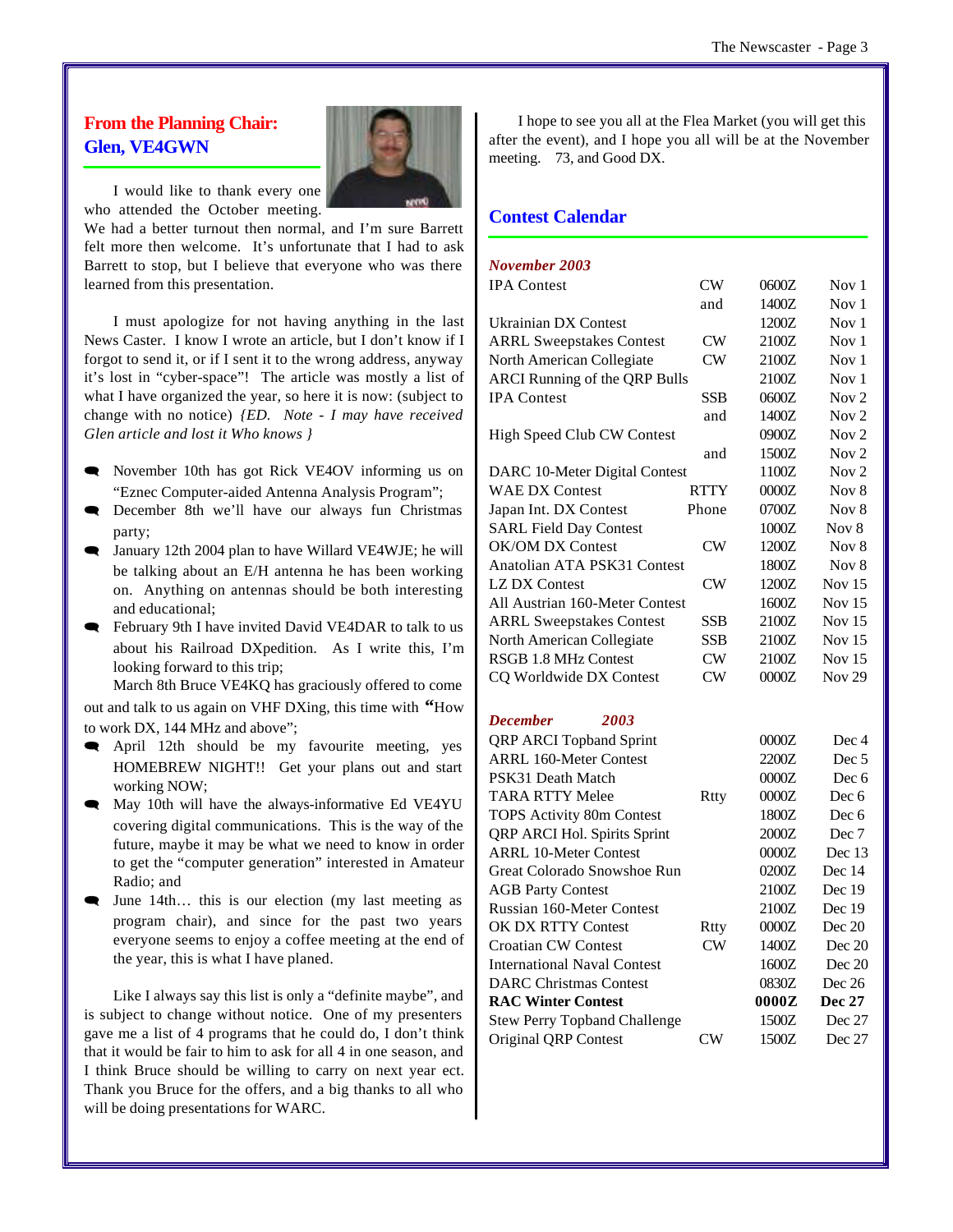### **News from the Net**

#### *Luxembourg Grants HF Privileges*

The Institut Luxembourgeois de Régulation has issued a notice entitled "Decision 03/69/ILR of September 18, 2003, Radio Amateur Services" that grants CEPT Class 2 licensees full HF privileges, effective Sept. 18, 2003.

#### *Australia offers voice mail on IRLP*

As of Monday 29th of September - the voice mail facility on the VK7AX IRLP Node is officially on line. To the best of our knowledge this is the first IRLP Node in Australia to employ the Voice mail facility - *WIA - Tasmania*

#### IARU urges swift end to mandatory code tests

International Amateur Radio Union Administrative Council is urging all radio societies to push for the earlier possible implementation of changes to the amateur service achieved at the World Radiocommunications Conference.

In particular, the IARU governing body has called for the earliest possible removal of Morse code as an examination requirement to operate on below 30 MHz.

The IARU in 2001 declared that Morse code proficiency "as a qualifying criterion for an HF amateur licence is no longer relevant to the healthy future of amateur Radio."

The IARU and its member societies including the WIA continues to recognize and support the use of Morse code by many thousands of radio amateurs throughout the world *- WIA - Victoria*

#### *RAC Board approves 3 revised Microwave Band Plans*

During the past year, the RAC Microwave Band Planning Committee revised and updated the plans for the 10 GHz, 24 GHz and 48 GHz amateur bands, and posted them on this web site and in The Canadian Amateur for comments. Subsequently the plans were approved by the RAC Board of Directors on October 14th. The newly approved bands can be viewed on this web site at:

<http://www.rac.ca/micropla.htm>

## *Industry Canada to auction Spectrum in the*

### *2300 and 3500 MHz bands*

According to Industry Canada, an auction will take place in January 2004 to facilitate "the implementation of new and innovative wireless services in urban and rural areas".

The auction will provide access to spectrum for Wireless Communication Services (WCS) in the 2305-2320 and 2345-2360 MHz bands , and Fixed Wireless Access services (FWA) in the 3475-3650 MHz band.

How will this affect Amateur Radio?

Our 2300 MHZ amateur band extends from 2300-2450 MHz. It is a secondary allocation, with many primary users from which we must accept interference. We have two areas of usage where interference could have been a problem. According to the current RAC band plan, we use 2303.8 to 2304.4 for weak signal and moon bounce communications. We use the band 2400-2450 for Amateur Satellite communications. The bands identified for auction will not directly impact either of these important uses, although we will need to watch for splatter from signals just above 2305 MHz.

The 3300 MHz amateur band extends from 3300-3500 MHz. Once again, it is a secondary allocation and we must accept interference from many other primary users. We use 3400-3450 for amateur satellites, and have set aside 3450-3500 for weak signal operations. Within the weak signal band, the critical international calling and beacon frequencies identified in the RAC band plan, fall in a narrow band in the vicinity of 3456 and 3457 MHz. Once again, the auctions will not overlap these critical bands. A narrow band around 3400 MHz is used by some European amateurs for weak signal operation, and this also falls outside the auctioned spectrum.

RAC has been following the development of Industry Canada plans in this range for several years, and have been consulted on our use of the bands. We have every reason to believe that our concerns have been taken into account in planning the current auction, but it is clear that all of the spectrum in this range is very valuable, and it is only a matter of time before new auctions will overlap areas we use for weak signal work. When this happens, we will either have to adapt to the increased interference, or move up to higher frequencies.

Details of the auction can be found on the Industry Canada web site at:

<http://strategis.ic.gc.ca/epic/internet/insmt-gst.nsf/vwGenera> tedInterE/sf05472e.html

#### *Papua New Guinea latest to drop Morse requirement:*

Rick Warnett, P29KFS, reports that the Papua New Guinea Telecommunications Administration (PANGTEL) has deleted Morse code as a requirement for HF access. The decision came on October 6 and will be formally announced in the next few days, said Warnett--the International Amateur Radio Union representative for the Papua New Guinea Amateur Radio Society. "Some 30 to 40 new 'full calls' will now have access to HF radio and the international communication possible," *--WIA New South Wales*

#### *Records Speeds.*

Ever wonder why the first successful disk phonograph records ran at 78 revolutions per minute? Well a posting to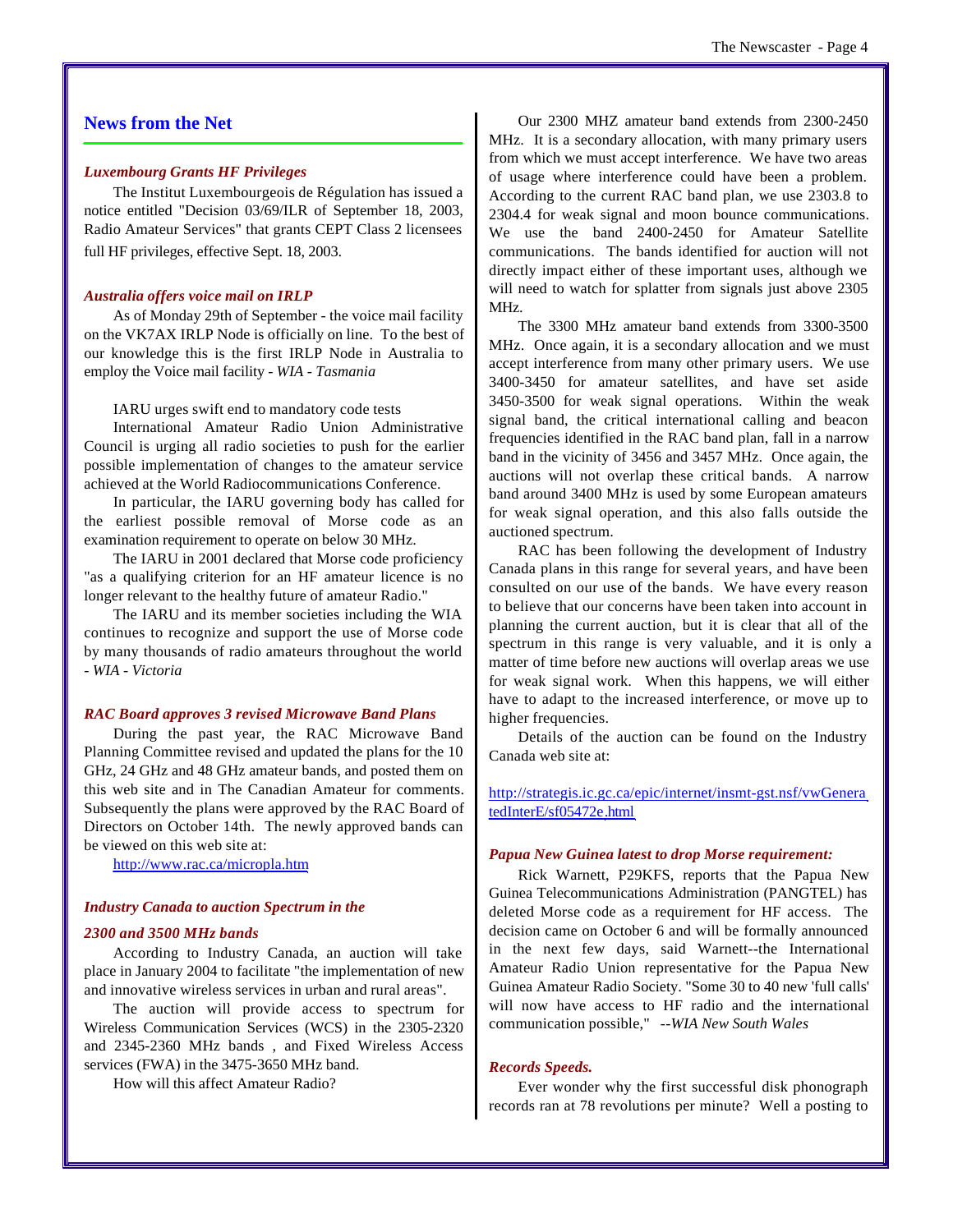one of the audiophile remailers explains it this way. Up until the 1920's recordings were made at a variety of speeds from 75 rpm to 84 rpm, and sometimes outside this range. The minimum acceptable speed was governed by the quality of the sound from the innermost grooves of the record. By trial and error this speed was found to be around 78 to 80 rpm. The speed of records is based on the American electricity AC standard of 60 hertz. When engineers wanted to standardize the speed of recording equipment in the studios they started using synchronous electric motors. These are motors that are locked on to the 60 hertz power and run at precisely 3600 rpm. If you use simple gear ratios then 3600 divided by 46 is 78.26 rpm. And all other phonograph record speeds came from the same source as well. 3600 divided by 80 gave us the popular 45 rpm record that helped to make the rock and roll revolution. 3600 divided by 108 is responsible for the L-P 33 1/3 rpm record and divided by 216 made the somewhat rare 16 2/3 rpm disks. Of coarse most 'black flat' albums have been replaced by digital compact disks, but the history of grooved disks is an interesting one and now you know how it all came about. (ARNewsLine)

#### *RAC Board recommends that examinations be revised and mandatory Morse testing dropped.*

Following the change, in July 2003, of the international regulations governing the requirement for Morse testing as a prerequisite for access to the amateur bands below 30 MHz, the Board of Directors of Radio Amateurs of Canada established a small ad-hoc committee to review the results of consultations with Canadian amateurs, and to make recommendations as to appropriate action. The Ad Hoc committee, composed of Chair Jim Dean VE3IQ, and members Brice Wightman VE3EDR and Bob Kavanagh VE3OSZ submitted their report to the RAC Board in September.

The RAC Board approved the report and it was presented to Industry Canada at the fall meeting of the Canadian Amateur Radio Advisory Board, held in Ottawa on October 23 2003. Industry Canada has subsequently asked RAC to submit a formal proposal.

In particular, the report recommends that:

Morse proficiency cease to be a mandatory requirement to qualify as a radio amateur, although an optional Morse test should be retained for Canadian amateurs who may need it to qualify for operating privileges abroad.

To maintain an adequate standard needed for HF privileges, the report also recommends an increase in the examination pass marks.

The result of these changes would be a progressive, three-tier, scheme of qualifications: Basic, Intermediate (replacing the present Basic + Morse) and Advanced.

Finally, the report recommends certain enhancements to the privileges granted to holders of the Intermediate Qualification.

These recommendations are such that the authors believe they could be implemented by Industry Canada relatively quickly and would not prejudice a possible restructuring of the system of qualifications which might be contemplated for the future.

The report also examines, in a preliminary way, other aspects of the system of qualifications and examinations. In particular, it suggests that consideration be given to replacing the present Basic Qualification by a new entry level qualification. This would resemble the entry or foundation levels existing or planned in other countries to encourage the entry of new people, particularly young people, into Amateur Radio while maintaining a high standard of proficiency.

It also suggests that the Intermediate syllabus, in future, would include increased emphasis on operating procedures and on modern technologies.

Because these concepts will require further time and effort to refine, the authors suggest that the report be considered to be an interim report and that the ten specific recommendations contained therein be acted upon forthwith. They also suggest that the ad hoc committee be authorized to continue its efforts concerning these matters of qualifications and examinations with a view to submitting a further report in due course.

The complete report (17 pages) can be downloaded from this web site in MS Word format, or in pdf format by clicking on the addresses below.

[http://www.rac.ca/downloads/Morse\\_report.PDF](http://www.rac.ca/downloads/Morse_report.PDF) or [http://www.rac.ca/downloads/Morse\\_report.doc](http://www.rac.ca/downloads/Morse_report.doc)

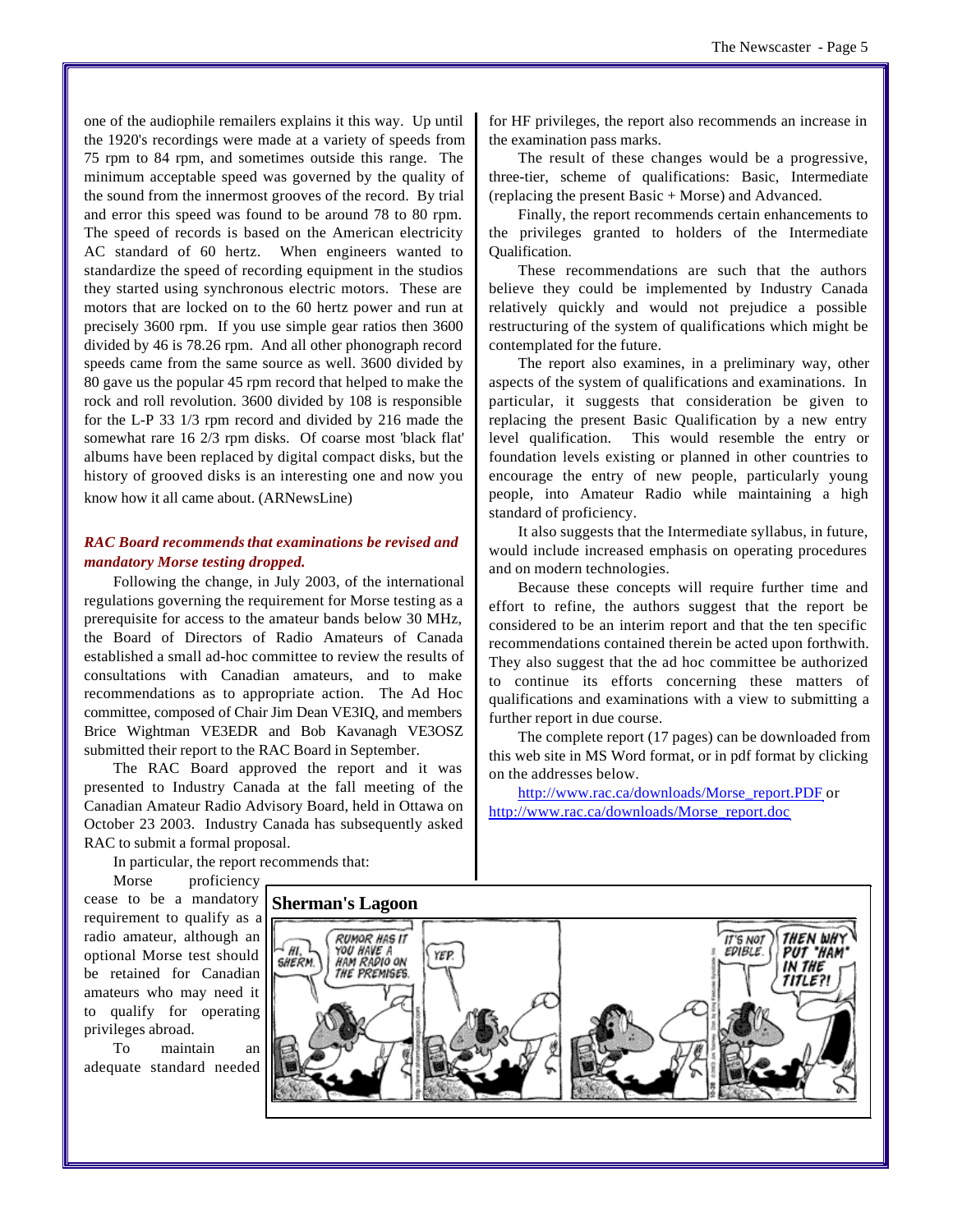#### **Q Signals Explained**

Q signals are used primarily in CW and Rtty. They provide an abbreviated way of asking a question or making a statement. A Q signal followed by a question mark (?) asks a question. A Q signal without the ? answers the question or makes the statement. The following are Q signals commonly used by CW operators world wide.

QRA--What is the name of your station QRG--What's my exact frequency QRH--Does my frequency vary QRI--How is my tone (1-3) QRK--What is my signal intelligibility (1-5) QRL--Are you busy QRM--Is my transmission being interfered with QRN--Are you troubled by static QRO--Shall I increase transmitter power QRP--Shall I decrease transmitter power QRQ--Shall I send faster QRS--Shall I send slower QRT--Shall I stop sending QRU--Have you anything for me (Answer in negative) QRV--Are you ready QRW--Shall I tell \_\_\_\_\_\_ you're calling him QRX--When will you call again QRZ--Who is calling me QSA--What is my signal strength (1-5) QSB--Are my signals fading QSD--Is my keying defective QSG--Shall I send \_\_\_\_\_\_ messages at a time QSK--Can you work breakin QSL--Can you acknowledge receipt QSM--Shall I repeat the last message sent QSO--Can you communicate with \_\_\_\_\_\_ direct QSP--Will you relay to \_\_\_\_\_\_ QST--General call preceding a message addressed to all amateurs and ARRL memebers QSV--Shall I send a series of V's QSW--Will you transmit on \_\_\_\_\_\_  $QSX$ -Will you listen for  $\frac{\ }{\ }$  on  $\frac{\ }{\ }$ QSY--Shall I change frequency QSZ--Shall I send each word/group more than once (Answer, send twice or \_\_\_\_\_\_) QTA--Shall I cancel number \_\_\_\_\_\_ QTB--Do you agree with my word count (Answer Negative) QTC--How many messages have you to send QTH--What is your location QTR--What is your time QTV--Shall I stand guard for you \_\_\_\_\_\_ QTX--Will you keep your station open for further communication with me QUA--Have you news of \_\_\_\_\_\_.

### **Minutes for W.A.R.C. October 20th., 2003 Submitted by Ed, VE4EIH**

Meeting began at 1930. The introductions were done, there was 42 members present. Derek (VE4HAY) proposed that the September News Caster be accepted. Ted (VE4VID) seconded. The motion was voted upon and passed.

Glen apologizes for no article of up coming events. Currently Glen has lined up Rick (VE4OV) Talking about EZ Nec computer-aided Antenna Analysis Program. December is the Christmas party. Willard VE4WJE on an E/H antenna. February David VE4DAR on the Prairie Dog RR Expedition. March Bruce VE4KQ How to work DX, 144 MHZ and above. Apr is Home Brew night. May Ed. VE4YU Digital Communications. June TBA.

#### *Flea Market*

Bob VE4ZAP Looking for 4 volunteers for the front door. Also reports that Flea market is good to go. TO VE4SE volunteers to be at door.

#### *RAC*

Adam VE4SN Adam made everyone aware of the CARAB meetings, and their recommendations.

#### *DX Sleuths*

Adam VE4ESX-dx is horrendous CEOY Sanfielder Island Polish expedition, Contest pickings are slim.

#### *MARATHON RADIO GROUP - Jeff Dovyak VE4MBQ*

2003 Manitoba Marathon operation was reported in the September 2003 WARC newsletter. My deputies and I are willing to organize the Marathon Radio Group once again as a joint WARC-WPGARES operation similar to the last two years. Very little MRG activity since 15 JUN except for our leadership debrief & completion of thank-you cards for the volunteers as well as getting borrowed equipment back to the owners. We are giving consideration to either running a separate Amateur Radio equipment seminar the Thursday prior to Race Day open to operators who might need some coaching or immediately following the Amateur Radio briefing (which is usually the TUES eve before the Marathon). We are also considering a test net, perhaps tied into the Thursday evening MRS Net and ask all of our volunteers for the Admin Net to check-in (to ensure correct radio programming since it is the same frequency) and run a separate test net for Medical Net participants. The name of the Admin Net will likely be changed to the Hospitality Net. With the large number of volunteers and additional tasks set for us by the Marathon Technical Committee we need a dedicated deputy to look after Volunteer Support. This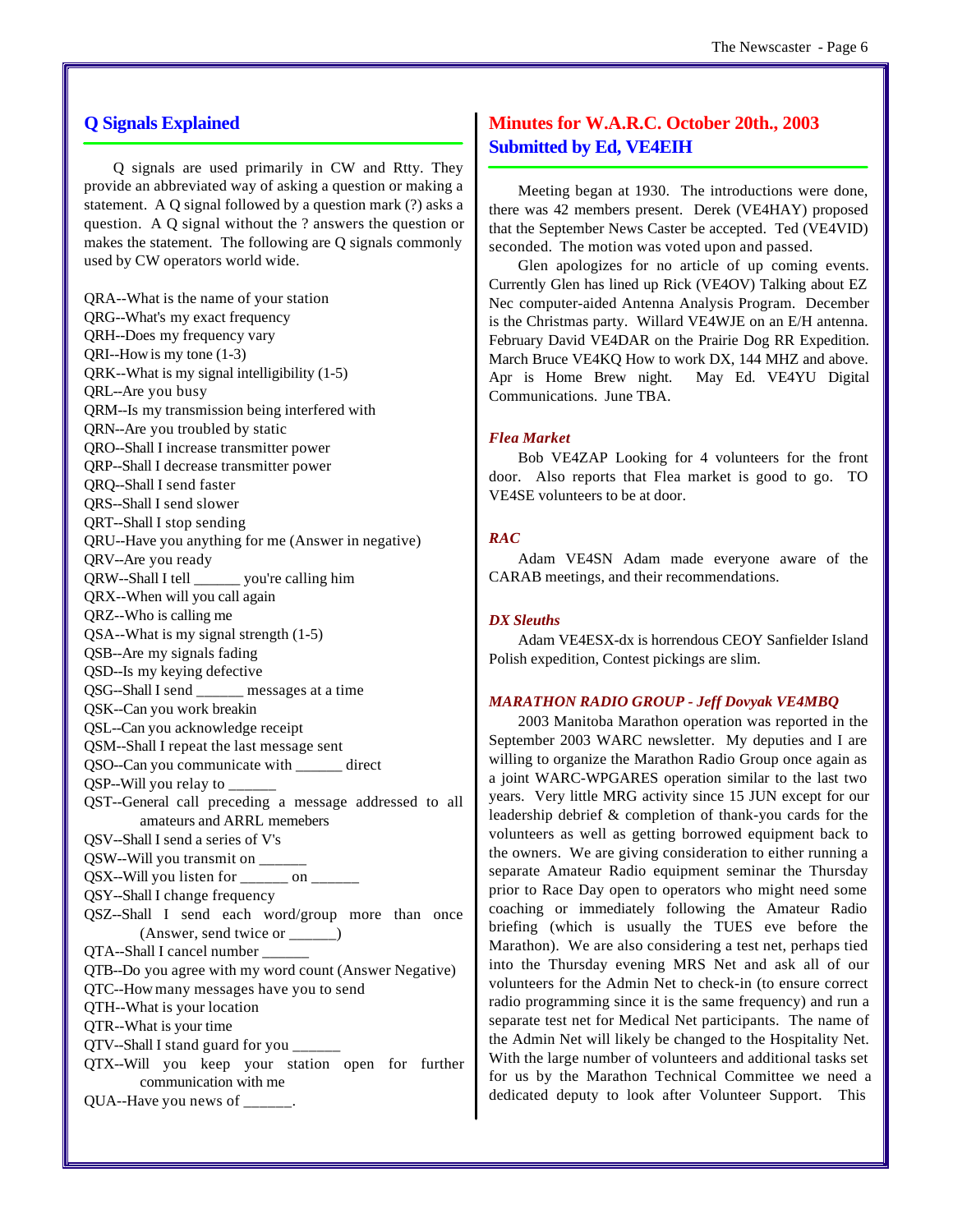would entail distribution of information packages to people who miss the briefing and also conducting the equipment seminar as well as other related duties. In the summer we requested that the previous WARC administration appoint an knowledgeable operator to the MRG leadership team as Deputy Coordinator - Volunteer Support. To date no response to this request has been received by the current Marathon Radio Group Leadership team. I will likely be at eve 2nd WARC meeting this year - conflict with school-parent council meetings. Won't be much to report until at least JAN 04.

#### *ARES - Jeff VE4MBQ*

Winnipeg ARES Annual General Meeting is TUE 21OCT 1900h at Sir Wm Stephenson Library 765 Keewatin Street. In the past year we have been involved with: 9 Alerts, Tests, Exercises 11 Educational Meetings 10 Public Service Events CANWARN Net Controllers continue to operate VE4WWO for the Manitoba ARES Net 4th Sunday of the month. We will be involved with the annual SKYWARN Recognition Day SAT 06 DEC at VE4WWO. Last year we operated approx 10 hours, if sufficient CANWARN Net Controllers volunteer we will run a 24 hour operation. Apparently there is a SRD article in NOV. QST on page 90. SRD web-site is: <http://hamradio.noaa.gov>

Once again this winter we plan on providing volunteer Amateur communications for Festival du Voyager Sled Dog Races 14,15 FEB 2004. Winnipeg Regional Health Authority now has interest in Amateur Radio for back-up communications. Very preliminary talks with WRHA Disaster Management but if we are going to provide support WPGARES can't do it alone. We would need the assistance of the general Amateur community much like 1997 Flood Operations or Y2K Operations. Possibility of an "all-amateur" meeting in the next few months.

#### *Field Day*

John VE4QV Field Day is in discussion by the Executive. The locations will be brought to the membership in January or February.

#### *New Business.*

John VE4QV - Oscar award is awarded at the Christmas Party. Any one with suggestions, pass on names to a member of the Executive. George VE4GHR reported that his WARC News Caster arrived late. Glen, explained that due to the long weekend, the Newscasters were mailed a day later.

#### *Good and welfare*

David VE4DAR reports that their was 117 passengers on the Prairie Dog. Tom VE4HQ Won for the longest QTH. Dick VE4HK Reported the Vern, is doing well and is at Home. Pat VE4PLG, Informed the club that Ralf's VE4RY wife

passed away on Thanksgiving.

Winner of the membership prize VE4WKP Kuma the 50/50 winner was Adam VE4SN, who won \$18.50

Meeting was adjourned at 2009

#### **RAC Bulletin**

#### *RAC Bulletin 03-020E -*

#### *News Section Back on RAC Website*

After a period when no volunteer was available to write the material, we are delighted to have a website news section again, with lots of current amateur radio news. A News button will be added to the home page. Meanwhile you will find it at <http://www.rac.ca/news>

#### *RAC Bulletin 03-028*

*Brief report by Radio Amateurs of Canada at the conclusion of the twenty-first IC-RAC Canadian Amateur Radio Advisory Board meeting held in Ottawa, ON, October 23, 2003.*

Among several on-going regulatory subjects on the agenda, were the following: \* RAC presented its Board-approved recommendation that Morse code be dropped as a qualification requirement. \* Possible options for consideration related to four-character call sign suffixes were discussed. \* RAC provided IC with a copy of its submission to the Committee on the National Antenna Tower Policy Review. \* RAC's efforts to bring more young people into Amateur Radio through the RAC Youth Education Program were introduced and discussed. Industry Canada invited RAC to submit detailed proposals on dropping Morse code and the use of four-character call signs. Industry Canada expressed appreciation to RAC for its prompt and comprehensive response to the department's request for input on significant changes to regulations arising out of the WRC-2003 decisions.

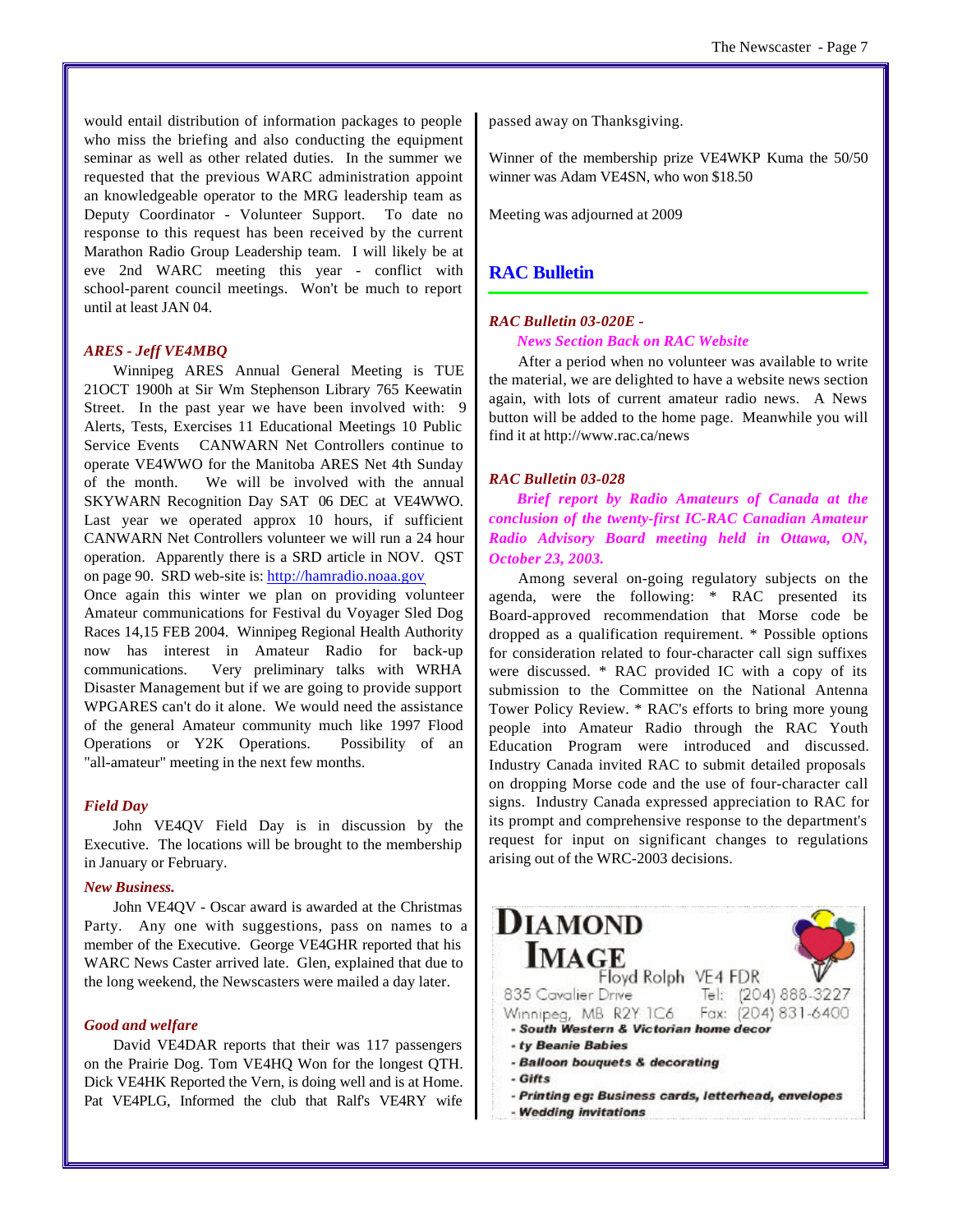#### **RAC Affiliated Club Membership Recognition**

Both RAC, and the hundreds of local clubs across Canada, need more members for the benefit of all. There are two groups of non-members of RAC - those who are members of one or more local clubs, and those who are not members of either RAC or a local club. To support the effort by clubs to encourage their members to join RAC, we have implemented the Membership Recognition Program described below.

All RAC Affiliated Clubs derive a benefit from a stronger and more representative national membership association. To encourage clubs to invite their club members to join RAC, we offer a membership recognition certificate at three levels: 60 - 74% Bronze, 75 - 89% Silver, and 90%+ Gold. Of course, clubs are encouraged to maintain and increase their Percentage of RAC Membership through club recruitment incentive programs. Percentage of RAC Members = Number of RAC Members / Number of Club Members

It is very time consuming for the WARC executive to manually check each and every member to see if they are RAC members. I would be a lot easier if each member were to fill in their WARC membership application indicating membership in other groups and particularly in RAC. If you have not already renewed your membership for this year, please do so with the membership form sent last month and mark which club you also belong to.

### **RAC - Midwest Director Report By BJ, VE5FX**

RAC made a recommendation to Industry Canada on the Morse code and License issue: (This is a recommendation based on input from the Amateur Radio community and supported by the RAC Board of Directors.)

- 1. Drop Morse code as a requirement for access to the HF bands.
- 2. Set up three levels of license:
	- a. BASIC should remain as it is now. VHF access only.
	- b. INTERMEDIATE a new category with HF access.
	- c. ADVANCED should remain as it is now.

#### *The Exam*

The exam contents should remain the same, however, the pass marks should be revised:

- $\#$  BASIC the BASIC exam as now, but with a pass mark raised from 60% to 70%.
- $\mathbf{W}$  INTERMEDIATE the BASIC exam as now, but with a pass mark of 80%.

**\*\*** ADVANCED – the ADVANCED exam as now, but with a pass mark of 70%.

#### *Grandfathering:*

- **The current BASIC holders should become BASIC** without HF access.
- $\Psi$  The current BASIC + CW holders should become INTERMEDIATE.
- **W** The current ADVANCED holders should become ADVANCED.

#### *Notes*

O Existing BASIC holders may re-take the exam. If they score 80%, will be reclassified INTERMEDIATE.

A CW endorsement will be made available for those who wish to have it.

The new INTERMEDIATE licensees should be allowed to build commercial transmitter kits at 10 watts.

Please be aware that IC now has to decide whether to accept these recommendations or revise them or come up with their own choices on what to do. This will not happen immediately. *Stay tuned.*

Also presented to Industry Canada, but NOT as an official recommendation. (This issue had NOT been approved by the Board of Directors ) Implement an "Entry Level" license, similar to the UK's very successful Foundation License system. This would narrow the scope of the syllabus and raise the standard of operation.

It should provide operators who might not be as technically proficient as currently, but would know WHAT to do. It was suggested that the present BASIC syllabus be examined with excerpts used for the exam.

Similarly, the concept of four character suffixes was presented for discussion but NOT as a formal proposal. -no feedback was received from Industry Canada on this issue.

The Youth Education Program was presented to Industry Canada and was met with considerable enthusiasm from them.

If you wish to have more detail (there is lots) on this and other items discussed with Industry Canada at the CARAB meeting, check out the RAC WEBsite or contact me. Give me a 'phone call. I would be happy to discuss issues with you.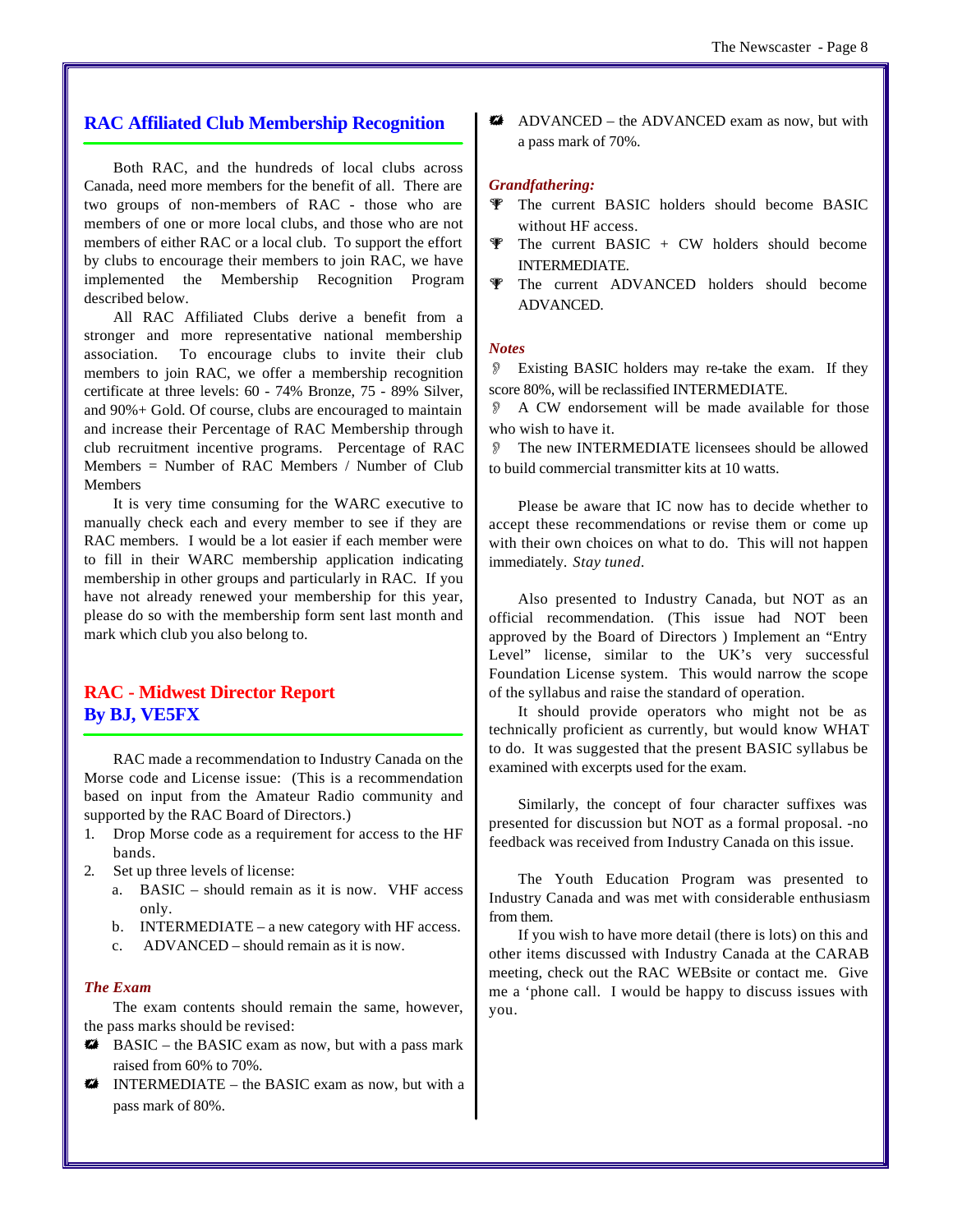#### **Brief report by Radio Amateurs of Canada at the conclusion of the twenty-first IC-RAC Canadian Amateur Radio Advisory Board meeting held in Ottawa, ON, October 23, 2003.**

Among several on-going regulatory subjects on the agenda, were the following:

\* RAC presented its Board-approved recommendation that Morse code be dropped as a qualification requirement.

\* Possible options for consideration related to four-character call sign suffixes were discussed.

\* RAC provided IC with a copy of its submission to the Committee on the National Antenna Tower Policy Review.

\* RAC's efforts to bring more young people into Amateur Radio through the RAC Youth Education Program were introduced and discussed.

Industry Canada invited RAC to submit detailed proposals on dropping Morse code and the use of four-character call signs.

Industry Canada expressed appreciation to RAC for its prompt and comprehensive response to the department's request for input on significant changes to regulations arising out of the WRC-2003 decisions.

RAC was represented by President Bill Gillis, VE1WG, Vice-president Regulatory Affairs Jim Dean, VE3IQ, and Directors David Nimmo, VE1NN, and Bj Madsen, VE5FX. Also participating through presentation of their work as members of the RAC Ad Hoc Committee on qualifications were: Bob Kavanagh, VE3OSZ and Brice Wightman, VA2BW/VE3EDR.

Industry Canada was represented by Senior Director, Spectrum Management, Mike Connolly, Director Eastern Ontario District Office and Amateur Radio Service Centre Line Perron, Directorate of Spectrum Operations staff members, Rob Cepella and Gary Steckly, and Harold Carmichael, Program Manager, Quebec City District Office.

RAC Board recommends that examinations be revised and mandatory Morse testing dropped. Following the change, in July 2003, of the international regulations governing the requirement for Morse testing as a prerequisite for access to the amateur bands below 30 MHz, the Board of Directors of Radio Amateurs of Canada established a small ad-hoc committee to review the results of consultations with Canadian amateurs, and to make recommendations as to appropriate action. The Ad Hoc committee, composed of Chair Jim Dean VE3IQ, and members Brice Wightman VA2BW and Bob Kavanagh VE3OSZ submitted their report to the RAC Board in September.

The RAC Board approved the report and it was presented to Industry Canada at the fall meeting of the Canadian Amateur Radio Advisory Board, held in Ottawa on October 23 2003. Industry Canada has subsequently asked RAC to submit a formal proposal.

#### *In particular, the report recommends that:*

Morse proficiency cease to be a mandatory requirement for access to the amateur bands below 30 MHz, and that an optional Morse test be retained for Canadian amateurs who may need it to qualify for operating privileges abroad.

To maintain an adequate standard needed for HF privileges, the report also recommends an increase in the examination pass marks.

The result of these changes would be a progressive, three-tier, scheme of qualifications: Basic, Intermediate (replacing the present Basic + Morse) and Advanced.

Finally, the report recommends certain enhancements to the privileges granted to holders of the Intermediate Qualification. These recommendations are such that the authors believe they could be implemented by Industry Canada relatively quickly and would not prejudice a possible restructuring of the system of qualifications which might be contemplated for the future.

The report also examines, in a preliminary way, other aspects of the system of qualifications and examinations. In particular, it suggests that consideration be given to replacing the present Basic Qualification by a new entry level qualification. This would resemble the entry or foundation levels existing or planned in other countries to encourage the entry of new people, particularly young people, into Amateur Radio while maintaining a high standard of proficiency. It also suggests that the Intermediate syllabus, in future, would include increased emphasis on operating procedures and on modern technologies. Because these concepts will require further time and effort to refine, the authors suggest that the report be considered to be an interim report and that the ten specific recommendations contained therein be acted upon forthwith. They also suggest that the ad hoc committee be authorized to continue its efforts concerning these matters of qualifications and examinations with a view to submitting a further report in due course.

The complete report (17 pages) can be downloaded from this web site in MS Word format, or in pdf format by clicking on the addresses below.

[http://www.rac.ca/downloads/Morse\\_report.PDF](http://www.rac.ca/downloads/Morse_report.PDF)

## **QTX~ By Derek, VE4HAY**



#### *Did you know -*

The following web site has a

graph of the Glenlea station just south of Winnipeg that measures the K index. So you are wondering why no one can hear your and you can not hear them, check the current reading.

[Http://www.spaceweather.gc.ca/forecaststations\\_e.shtml](Http://www.spaceweather.gc.ca/forecaststations_e.shtml)